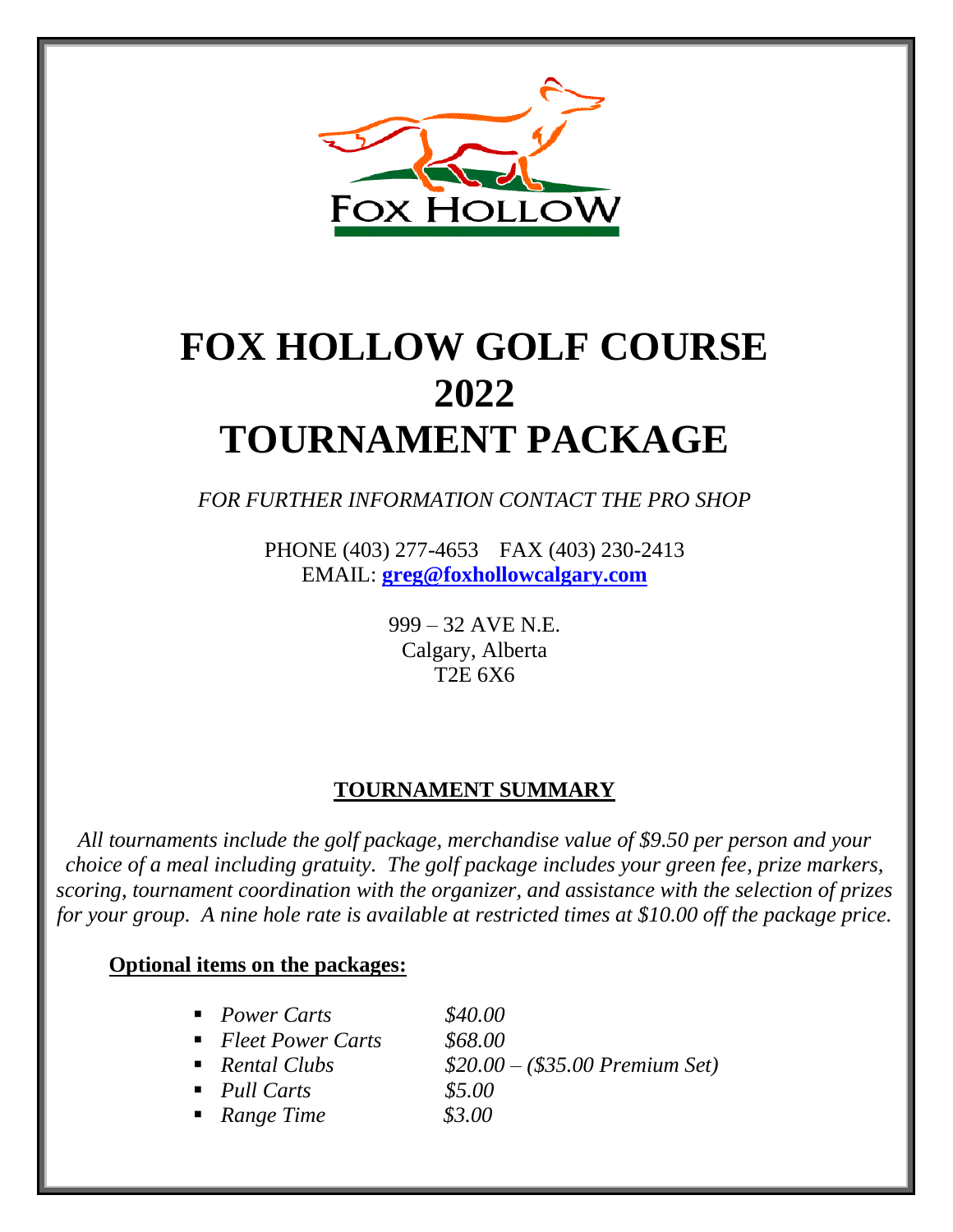

## **Golf, Meal & Prize Packages**

## **Chefs Special**

**Fresh Baked Buns Caesar Salad 8 oz. BBQ New York Steak Oven Roasted Potatoes Seasonal Vegetables Home Style Baked Beans**

**Coffee and Tea \$95.50 Monday – Thursday \$102.50 Friday – Sunday (Incl. Holidays)**

### **PRICE INCLUDES GST AND GRATUITY**

## **BBQ Buffet**

**Fresh Baked Buns Caesar Salad Coleslaw**

**Choice of Two Entrees:**

**8 oz. BBQ New York Steak BBQ Chicken Breast BBQ Pork Ribs Oven Baked Cajun Basa Filet with Pico de Gallo**

**Oven Roasted Potatoes with Peppers & Onions Roast Carrots & Zucchini**

**Coffee and Tea \$104.00 Monday – Thursday \$111.00 Friday – Sunday (Incl. Holidays)**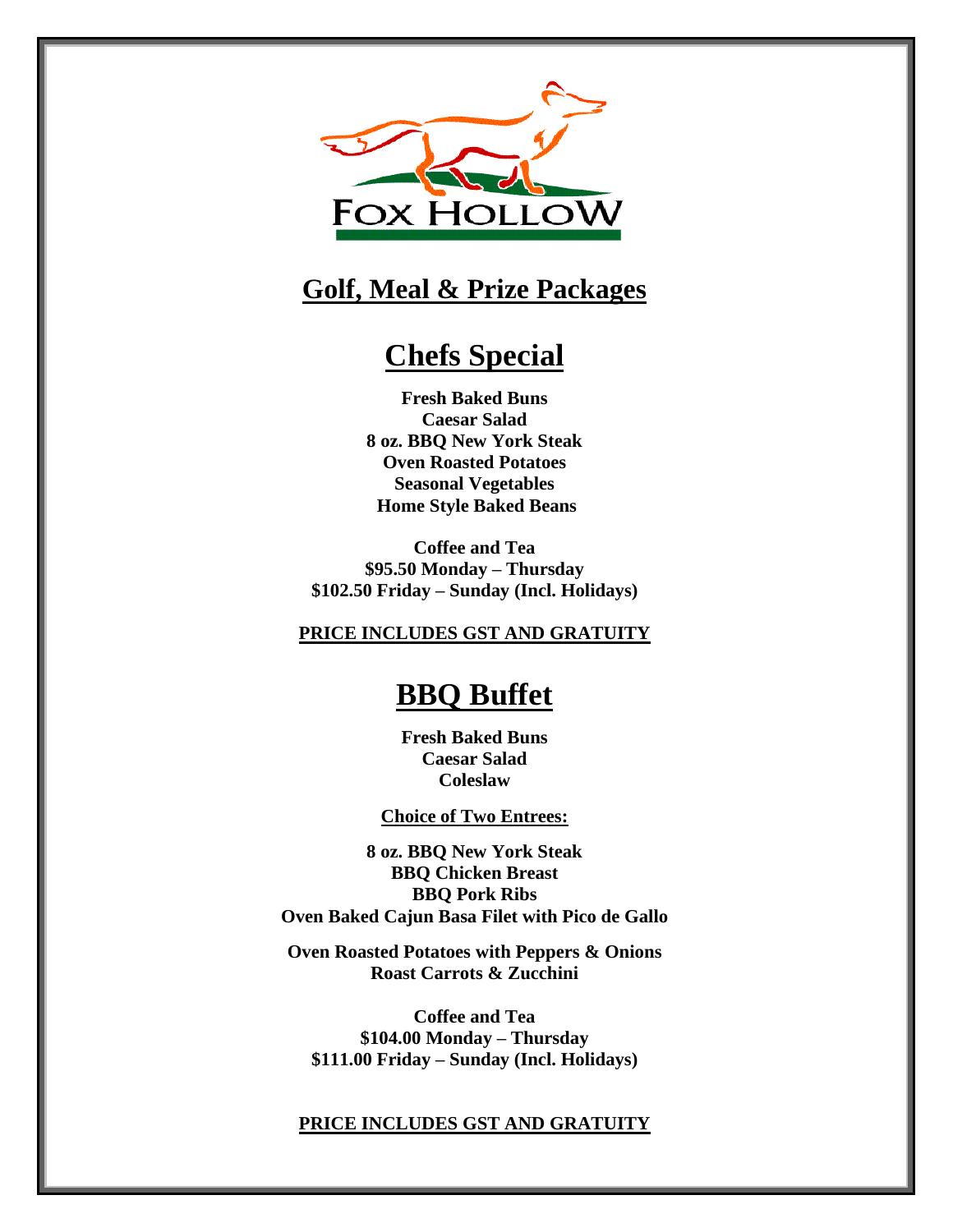

## **The Masters Dinner Buffet**

**\*\*Minimum of 30 People for Masters Dinner Buffet\*\***

**Fresh Baked Buns Caesar Salad Coleslaw Mediterranean Salad**

#### **Choice of Two Entrees:**

**Carved Roast Alberta Beef with Burgundy Au Jus Marinated Grilled Chicken with Sun Dried Tomato Sauce Chipotle Pork Loin Oven Baked Cajun Basa Filet with Pico de Gallo**

**Choice of:**

**Oven Roasted Potatoes with Peppers & Onion Creamy Garlic Mashed Potato Rice Pilaf**

**Accompanied by:**

**Roast Carrots & Zucchini Steamed Broccoli & Cauliflower**

**Dessert Buffet Served with Coffee and Tea**

**\$134.00 Monday – Thursday \$141.00 Friday – Sunday (Incl. Holidays)**

**Price for the Masters Buffet includes power cart, \$10.50 per person to be allocated for tournament prizes, and range practice time. (No extra fee assessed for fleet power carts)**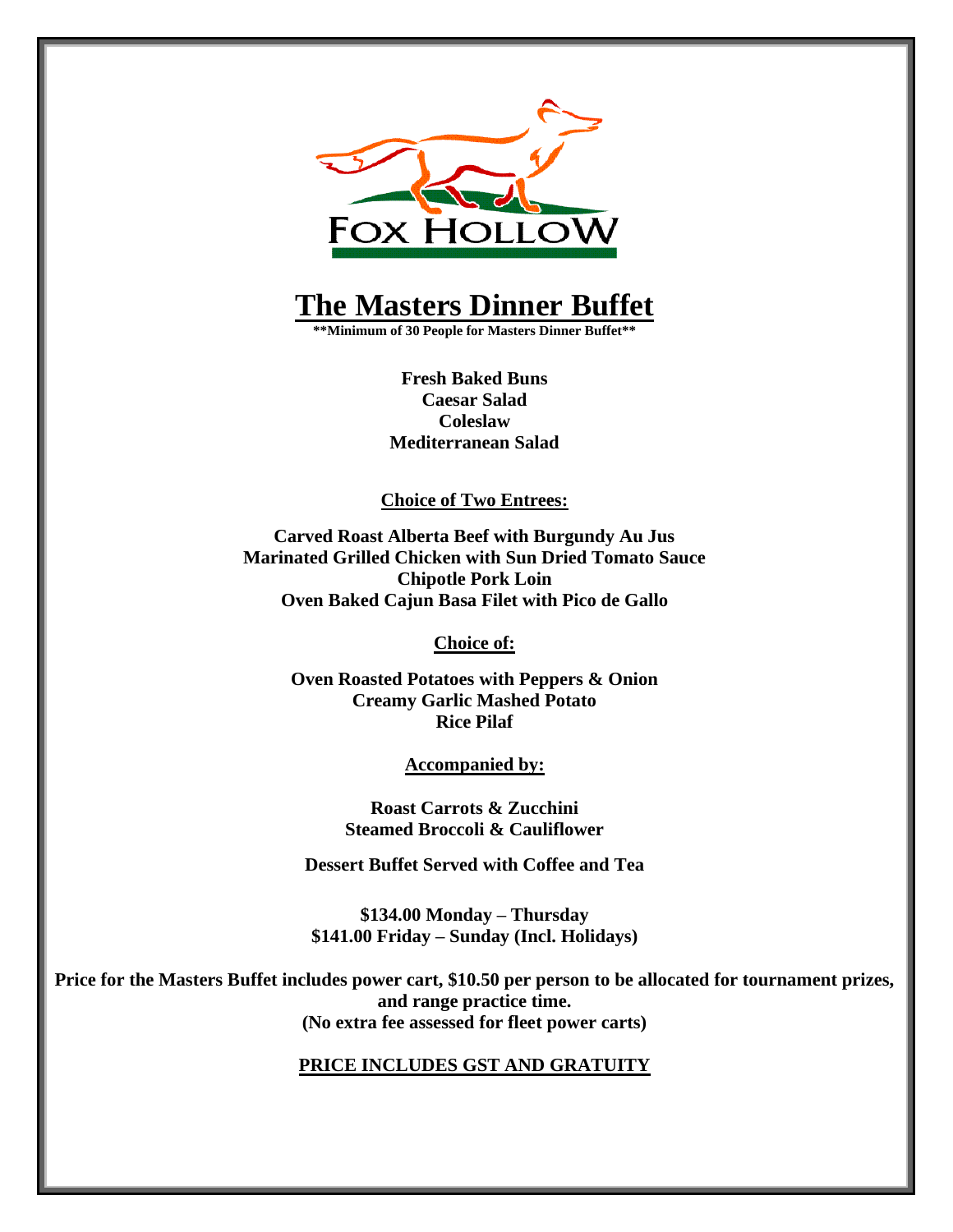

## **BBQ Burger Bar**

**Selection of Buns Coleslaw**

**Choice of Two Burgers: (one burger per person)**

**Beef Burger Chicken Burger Chipotle Pulled Pork Grilled Smokie Veggie Burger**

**Sliced Monterey Jack & Cheddar Cheese Tomato, Lettuce, Onion, Pickles**

> **House Made Chippers Ketchup, Mustard & Mayo**

> > **Coffee & Tea**

**\$85.00 Monday – Thursday \$92.00 Friday – Sunday (Includes Holidays)**

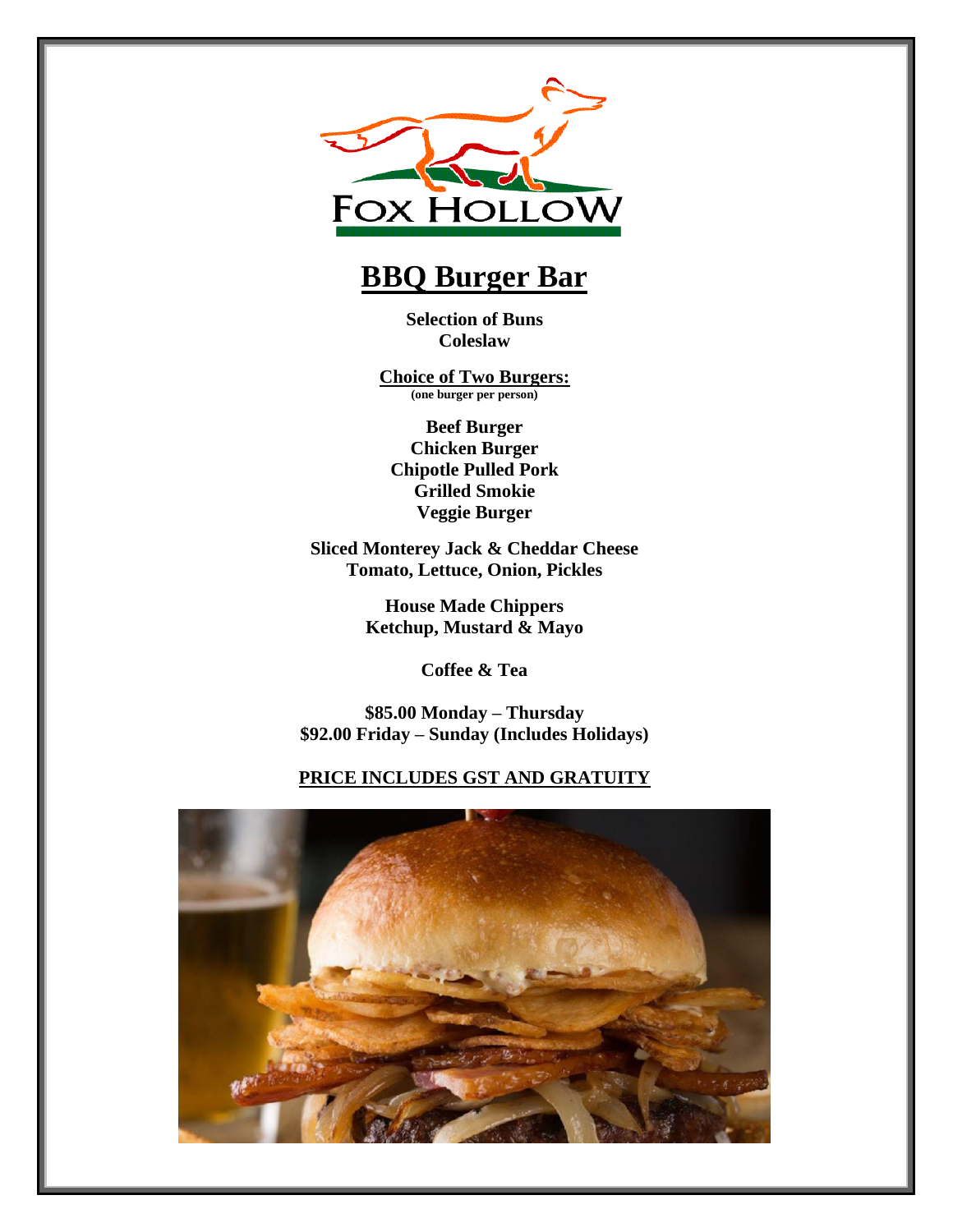

## **Taco Bar**

**Flour Tortillas**

**Choice of Two Fillings:**

**Chipotle Pulled Pork Fire Roasted Pulled Chicken Spicy Ground Beef Crispy Cajun Shrimp Chipotle Black Bean** 

**Shredded Monterey Jack & Cheddar Cheese Tomato, Mixed Slaw, Onion**

> **Tortilla Chips Salsa & Sour Cream**

> > **Coffee & Tea**

**\$81.50 Monday – Thursday \$88.50 Friday – Sunday (Includes Holidays)**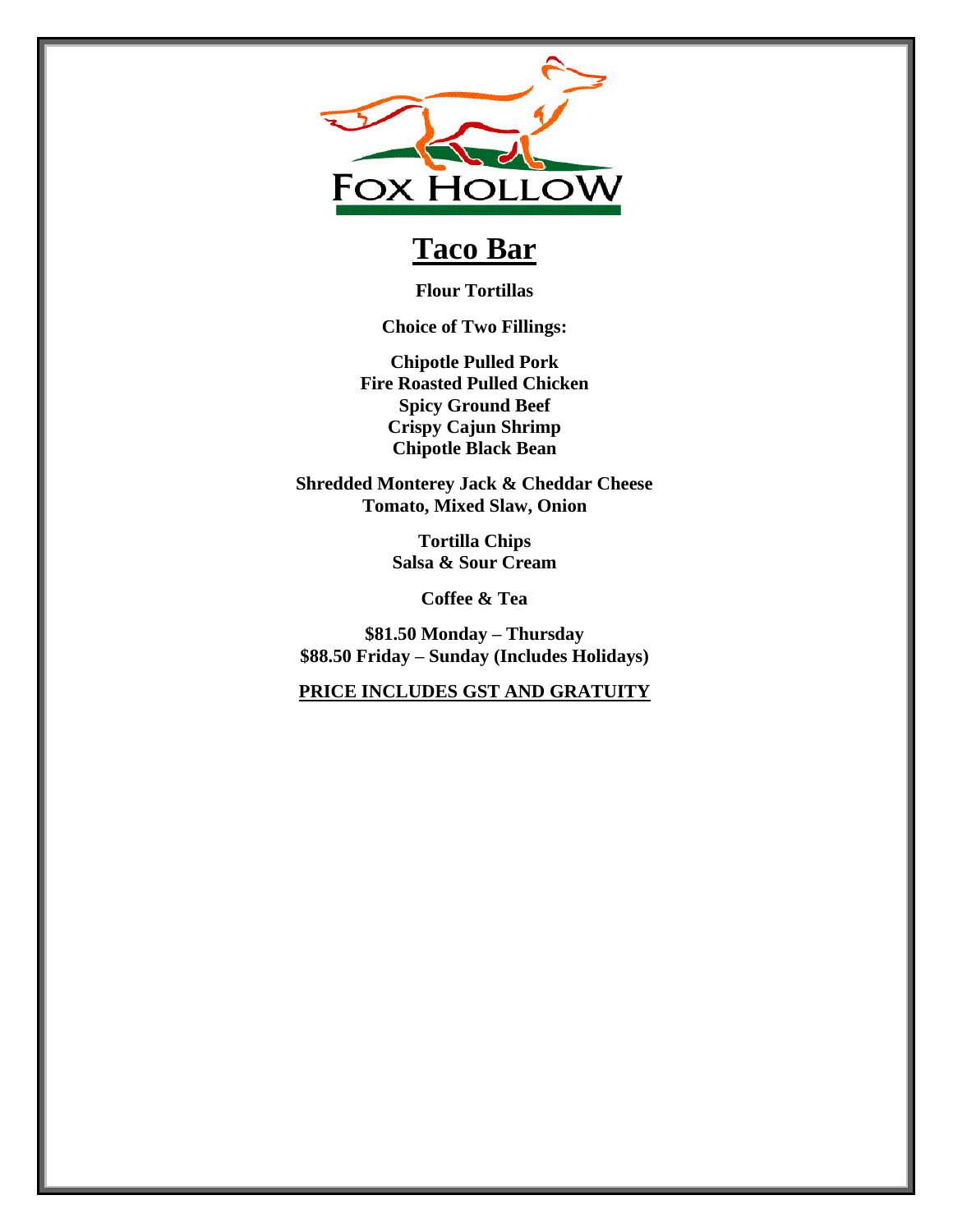

## **Additions** *All Prices Include GST and Gratuity*

**Boxed Lunch to Go**

**Fresh Made Sandwich or Wrap Baked Cookie Veggies & Dip Bottled Water or Soda \$19.50**

**The Early Riser**

**Choose From:**

**Fried Egg, Tomato & Cheddar on an English Muffin Coffee and Tea \$11.50**

**Fried Egg, Thick Bacon or Ham & Cheddar on an English Muffin Coffee and Tea \$11.50**

#### **Breakfast Buffet**

**Muffins & Breads Butter and Preserves Scrambled Eggs Bacon & Sausage Hash Browns Coffee and Tea \$21.00**

**Dessert Buffet**

**Assortment of Cakes, Pastries and Assorted Loafs \$13.50**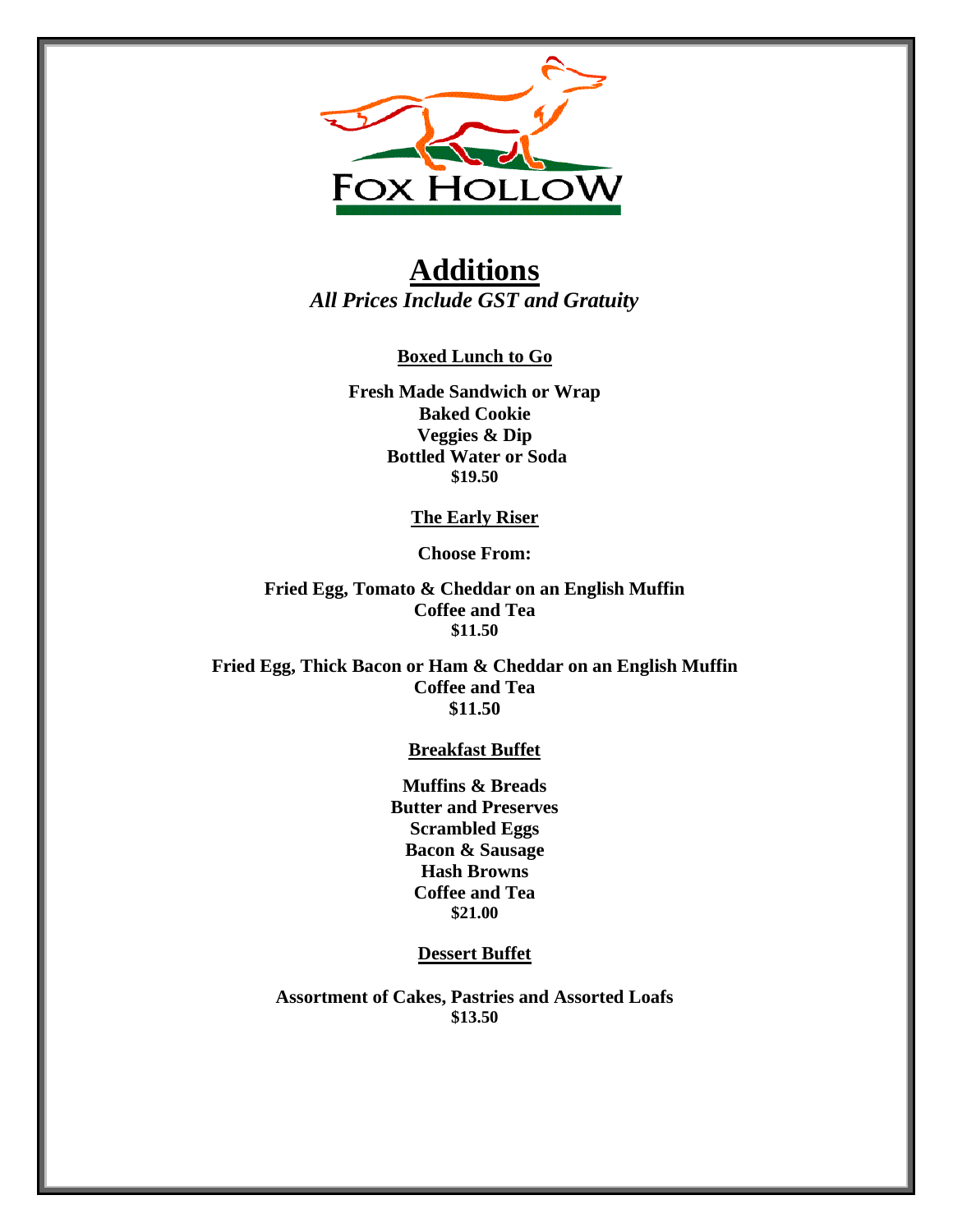

## **TOURNAMENT POLICIES**

### **DRESS CODE**

*It is the Tournament Organizers responsibility to ensure that all participants are aware of the dress code. Fox Hollow Golf Course does not, and will not, permit torn clothing, cut- offs, short shorts, gym shorts, muscle shirts etc. All players must wear either golf shoes, running shoes or soft soled shoes. Metal spikes, cowboy boots and heels will not be permitted on the golf course. The Pro Shop Staff will have the final say on any questionable dress.*

### **SLOW PLAY**

*The Course Marshall is responsible for monitoring the speed of play; each group is expected to keep pace with the group in front of them. For the safety of all of our guests Golf Course Staff will have the sole authority on the course and players must adhere to any instructions given to them. If a group of players has to be warned twice regarding slow play, they may be asked to proceed to the next tee by a Staff Member. Failure to adhere to the speed of play guidelines may result in player(s) being removed from the golf course. No refunds will be given.*

## **ALCOHOL CONSUMPTION**

*All alcoholic beverages must be purchased and/or coordinated through the Restaurant. Alcoholic Beverages brought on to the premise by an individual or group is in violation of Fox Hollows Liquor License. Any guest found in possession of liquor not purchased through the restaurant, concession or beverage cart will be asked to*  leave the premise and safe transportation will be arranged by a Staff Member. This is in compliance with the *laws and requirements set out by the Alberta Gaming and Liquor Commission. For the safety of our guests all liquor shall be served and consumed only in strict compliance with the law and requirements of the AGLC. Glass bottles, personal coolers or other receptacles are NOT permitted on the property. ANY and ALL confiscated items will not be returned.*

## **CONDUCT**

*The Fox Hollow Golf Course will not be liable for any damages or injuries to persons or property resulting from golf balls, fire, storms, theft, etc. Fox Hollow is not responsible for loss or injury arising from the use and/or operation of any part of the clubhouse, equipment or other facilities. Fox Hollow requests all players follow proper golf etiquette. Players are asked to repair ball marks, replace divots, and rake sand traps. The Tournament Organizer of the Group accepts the responsibility for any damages to the facilities and/or equipment owned or rented by the golf course. Fox Hollow retains the right to remove any individual whose conduct is viewed to be detrimental to the safety and wellbeing of themselves, the facility or other guests while on the premise.* 

*The Fox Hollow Golf Course strictly enforces a "NO RIDER POLICY." Individuals not playing will not be permitted on the golf course.*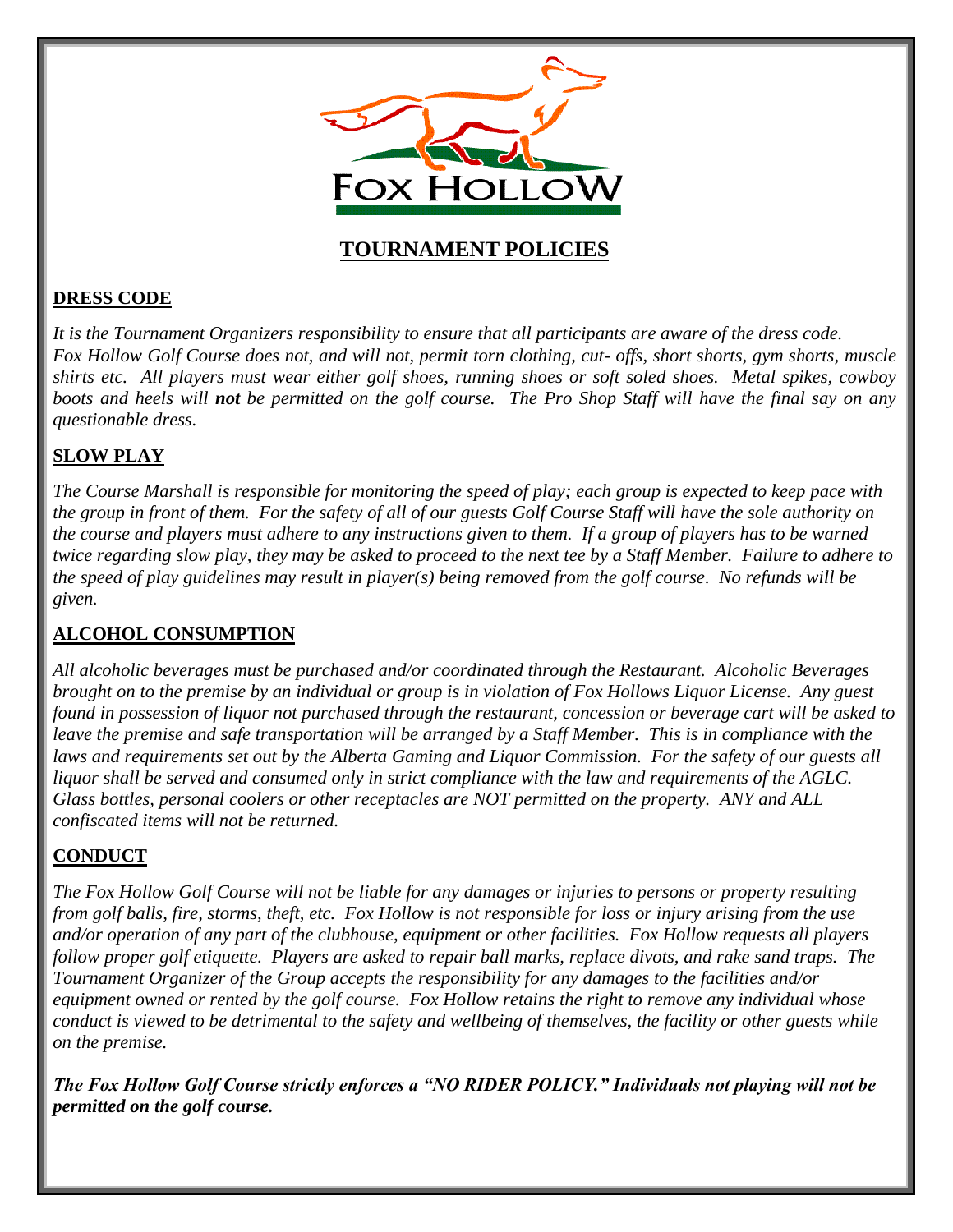

## **TERMS OF PAYMENT**

### **DEPOSIT**

*A non-refundable deposit of \$300.00 is required in order to reserve your tournament date. The deposit will be included in the final total provided there are no outstanding charges.*

### **PAYMENT**

*Final payment must be made 10 days prior to your event. Fox Hollow reserves the right to charge for noshows or last-minute cancellations without prior notice.*

### **INCLEMENT WEATHER**

*The tournament will not be canceled due to cold or rainy weather. Only the Fox Hollow Golf Course Management determines when and if the golf course is deemed closed or unplayable. If the course is deemed unplayable the group will have two options. They may choose to rebook the entire event or the group may attend the banquet and receive green fee passes for the number of players booked.*